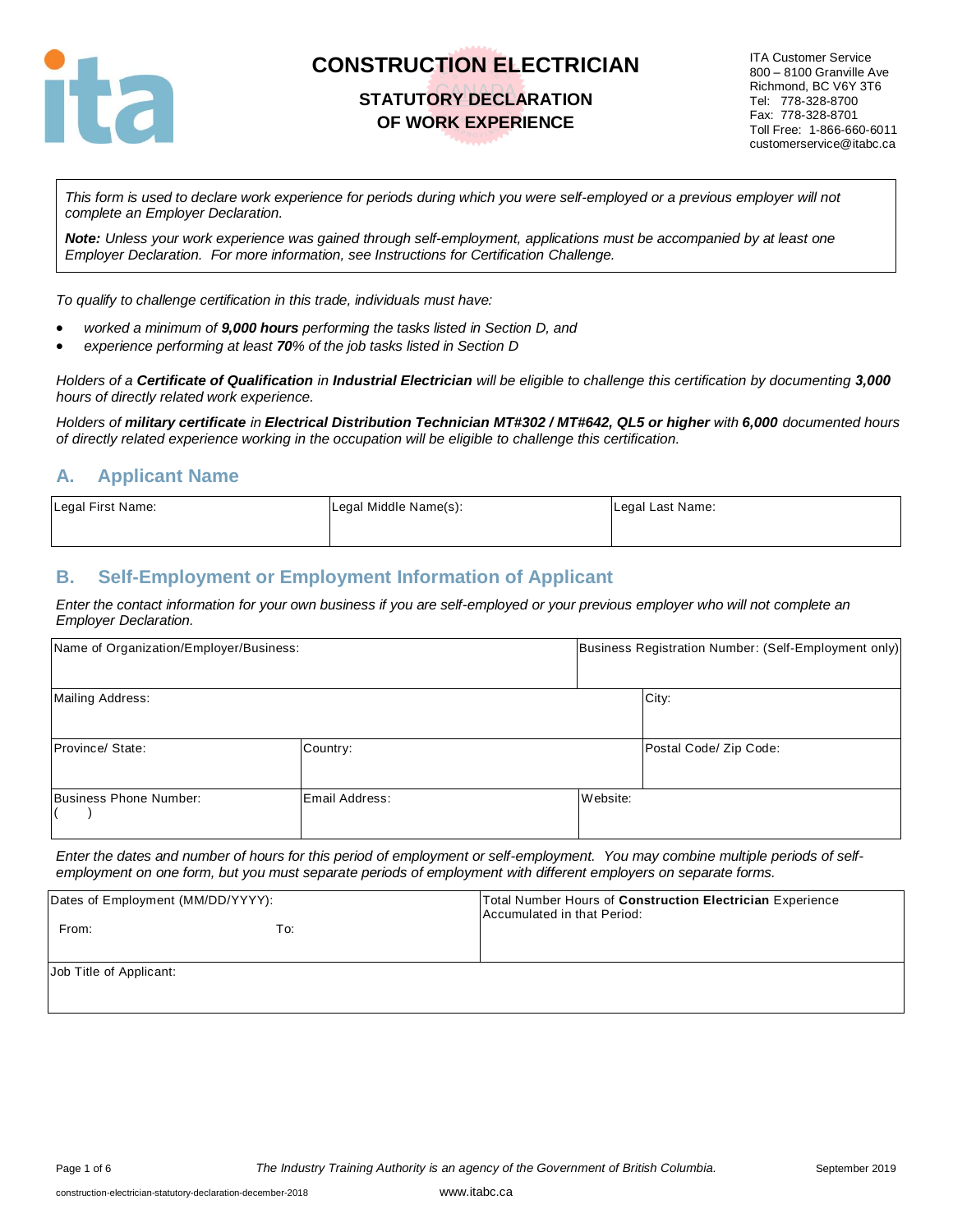

### **STATUTORY DECLARATION OF WORK EXPERIENCE**

ITA Customer Service 800 – 8100 Granville Ave Richmond, BC V6Y 3T6 Tel: 778-328-8700 Fax: 778-328-8701 Toll Free: 1-866-660-6011 customerservice@itabc.ca

#### **C. Reason for Statutory Declaration**

Indicate why a Statutory Declaration is required for this period of employment:

| $\Box$ | Applicant was self-emp |  |  |
|--------|------------------------|--|--|
|        |                        |  |  |

Applicant was self-employed Employer Employer will/can not complete Employer Declaration

Applicants **must** attempt to contact current or previous employers to request an Employer Declaration filled out and signed.

If you have been unable to obtain an Employer Declaration for any portion of your non-self-employed work experience, **indicate the steps you have taken to try to obtain it.** If sufficient evidence of steps taken is not provided, the application may not be approved.

#### **D. Statutory Declaration of Job Task Performance**

*By checking "Yes" or "No" in the Declaration Response column, indicate whether you have performed the job tasks listed below during the period indicated in Section B.*

| <b>SAFETY-RELATED FUNCTIONS</b><br>Yes:<br>Is this candidate able to use personal protection equipment (PPE) and safety equipment?<br>No:<br>Yes:<br>Is this candidate able to maintain a safe work environment?<br>No:<br>Yes:<br>Is this candidate able to perform lock-out and tag-out procedures?<br>No:<br><b>TOOLS AND EQUIPMENT</b><br>Yes:<br>Is this candidate able to use common and specialty tools and equipment?<br>No:<br>Yes:<br>Is this candidate able to use access equipment?<br>No:<br>Yes:<br>Is this candidate able to use rigging, hoisting and lifting equipment?<br>No:<br>Yes:<br>Is this candidate able to use measuring and testing equipment? | Job Tasks (61) |  | <b>Declaration</b><br><b>Response</b> |
|---------------------------------------------------------------------------------------------------------------------------------------------------------------------------------------------------------------------------------------------------------------------------------------------------------------------------------------------------------------------------------------------------------------------------------------------------------------------------------------------------------------------------------------------------------------------------------------------------------------------------------------------------------------------------|----------------|--|---------------------------------------|
|                                                                                                                                                                                                                                                                                                                                                                                                                                                                                                                                                                                                                                                                           |                |  | П                                     |
|                                                                                                                                                                                                                                                                                                                                                                                                                                                                                                                                                                                                                                                                           |                |  | □                                     |
|                                                                                                                                                                                                                                                                                                                                                                                                                                                                                                                                                                                                                                                                           |                |  | □                                     |
|                                                                                                                                                                                                                                                                                                                                                                                                                                                                                                                                                                                                                                                                           |                |  | $\Box$                                |
|                                                                                                                                                                                                                                                                                                                                                                                                                                                                                                                                                                                                                                                                           |                |  | □                                     |
|                                                                                                                                                                                                                                                                                                                                                                                                                                                                                                                                                                                                                                                                           |                |  | □                                     |
|                                                                                                                                                                                                                                                                                                                                                                                                                                                                                                                                                                                                                                                                           |                |  | □                                     |
|                                                                                                                                                                                                                                                                                                                                                                                                                                                                                                                                                                                                                                                                           |                |  | □                                     |
|                                                                                                                                                                                                                                                                                                                                                                                                                                                                                                                                                                                                                                                                           |                |  | $\Box$                                |
|                                                                                                                                                                                                                                                                                                                                                                                                                                                                                                                                                                                                                                                                           |                |  | □                                     |
|                                                                                                                                                                                                                                                                                                                                                                                                                                                                                                                                                                                                                                                                           |                |  | $\Box$                                |
|                                                                                                                                                                                                                                                                                                                                                                                                                                                                                                                                                                                                                                                                           |                |  | □                                     |
|                                                                                                                                                                                                                                                                                                                                                                                                                                                                                                                                                                                                                                                                           |                |  | □                                     |
|                                                                                                                                                                                                                                                                                                                                                                                                                                                                                                                                                                                                                                                                           | No:            |  | □                                     |
| <b>ORGANIZE WORK</b><br>Yes:                                                                                                                                                                                                                                                                                                                                                                                                                                                                                                                                                                                                                                              |                |  | $\Box$                                |
| Is this candidate able to interpret plans, drawings and specifications?<br>No:                                                                                                                                                                                                                                                                                                                                                                                                                                                                                                                                                                                            |                |  | $\Box$                                |
| Yes:                                                                                                                                                                                                                                                                                                                                                                                                                                                                                                                                                                                                                                                                      |                |  | □                                     |
| Is this candidate able to use the Canadian Electrical Code (CEC)?<br>No:                                                                                                                                                                                                                                                                                                                                                                                                                                                                                                                                                                                                  |                |  | П                                     |

*Enter the applicant name (repeat on every page of this form)*

| Legal First Name: | Legal Middle Name(s): | Legal Last Name: |
|-------------------|-----------------------|------------------|
|                   |                       |                  |

Page 2 of 6 **The Industry Training Authority is an agency of the Government of British Columbia.** September 2019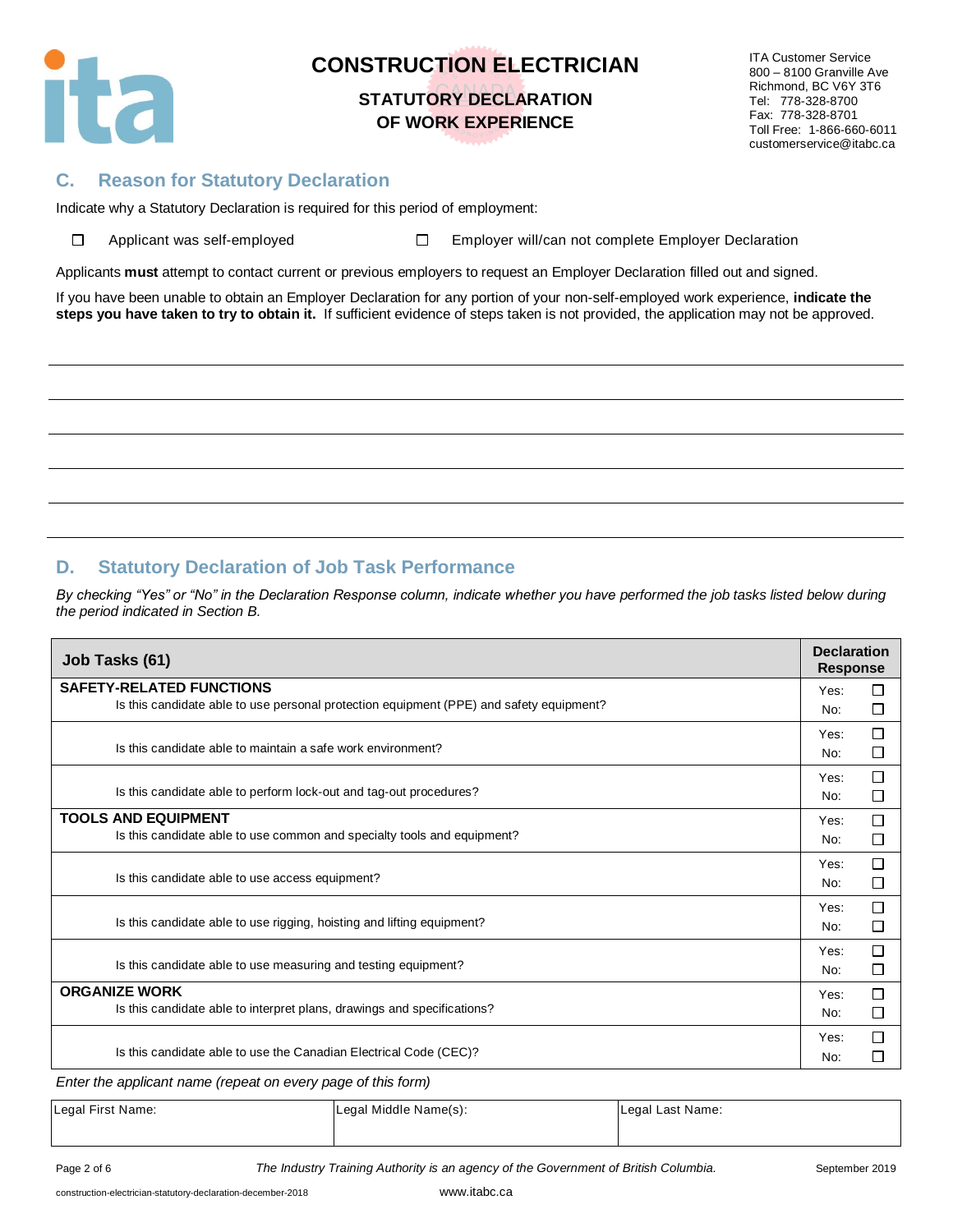

# **STATUTORY DECLARATION OF WORK EXPERIENCE**

ITA Customer Service 800 – 8100 Granville Ave Richmond, BC V6Y 3T6 Tel: 778-328-8700 Fax: 778-328-8701 Toll Free: 1-866-660-6011 customerservice@itabc.ca

| Job Tasks (61)                                                                                                                                                                            | <b>Declaration</b><br><b>Response</b> |
|-------------------------------------------------------------------------------------------------------------------------------------------------------------------------------------------|---------------------------------------|
| Is this candidate able to organize materials and supplies?                                                                                                                                | □<br>Yes:<br>$\Box$<br>No:            |
| Is this candidate able to plan project tasks and procedures?                                                                                                                              | □<br>Yes:<br>□<br>No:                 |
| Is this candidate able to prepare the worksite?                                                                                                                                           | $\Box$<br>Yes:<br>□<br>No:            |
| Is this candidate able to finalize required documentation?                                                                                                                                | $\Box$<br>Yes:<br>□<br>No:            |
| Is this candidate able to identify hazardous locations?                                                                                                                                   | □<br>Yes:<br>□<br>No:                 |
| <b>SUPPORT COMPONENTS</b><br>Is this candidate able to fabricate support structures?                                                                                                      | □<br>Yes:<br>□<br>No:                 |
| Is this candidate able to install brackets, hangers and fasteners?                                                                                                                        | $\Box$<br>Yes:<br>$\Box$<br>No:       |
| Is this candidate able to install seismic restraint systems?                                                                                                                              | □<br>Yes:<br>□<br>No:                 |
| <b>COMMISSION AND DECOMMISSION ELECTRICAL SYSTEMS</b><br>Is this candidate able to commission systems?                                                                                    | □<br>Yes:<br>□<br>No:                 |
| Is this candidate able to perform start-up and shutdown procedures?                                                                                                                       | □<br>Yes:<br>No:<br>⊔                 |
| Is this candidate able to decommission systems?                                                                                                                                           | □<br>Yes:<br>□<br>No:                 |
| <b>COMMUNICATION AND MENTORING TECHNIQUES</b><br>Is this candidate able to use communication techniques?                                                                                  | □<br>Yes:<br>□<br>No:                 |
| Is this candidate able to use mentoring techniques?                                                                                                                                       | □<br>Yes:<br>□<br>No:                 |
| <b>CONSUMER/SUPPLY SERVICES AND METERING EQUIPMENT</b><br>Is this candidate able to install/maintain single-phase consumer/supply services and metering equipment?                        | □<br>Yes:<br>□<br>No:                 |
| Is this candidate able to install/maintain three-phase consumer/supply services and metering equipment?                                                                                   | □<br>Yes:<br>□<br>No:                 |
| <b>PROTECTION DEVICES</b><br>Is this candidate able to Install/maintain overcurrent protection devices?                                                                                   | Yes:<br>⊔<br>□<br>No:                 |
| Is this candidate able to Install/maintain ground fault, arc fault and surge protection devices?                                                                                          | $\Box$<br>Yes:<br>□<br>No:            |
| <b>LOW VOLTAGE DISTRIBUTION SYSTEMS</b><br>Is this candidate able to Install/maintain low voltage distribution equipment?                                                                 | $\Box$<br>Yes:<br>$\Box$<br>No:       |
| POWER CONDITIONING, UNINTERRUPTIBLE POWER SUPPLY (UPS) AND SURGE SUPPRESSION SYSTEMS<br>Is this candidate able to install/maintain power conditioning, ups and surge suppression systems? | □<br>Yes:<br>$\Box$<br>No:            |

*Enter the applicant name (repeat on every page of this form)*

| Legal First Name: | Legal Middle Name(s): | Legal Last Name: |
|-------------------|-----------------------|------------------|
|                   |                       |                  |

Page 3 of 6 **The Industry Training Authority is an agency of the Government of British Columbia.** September 2019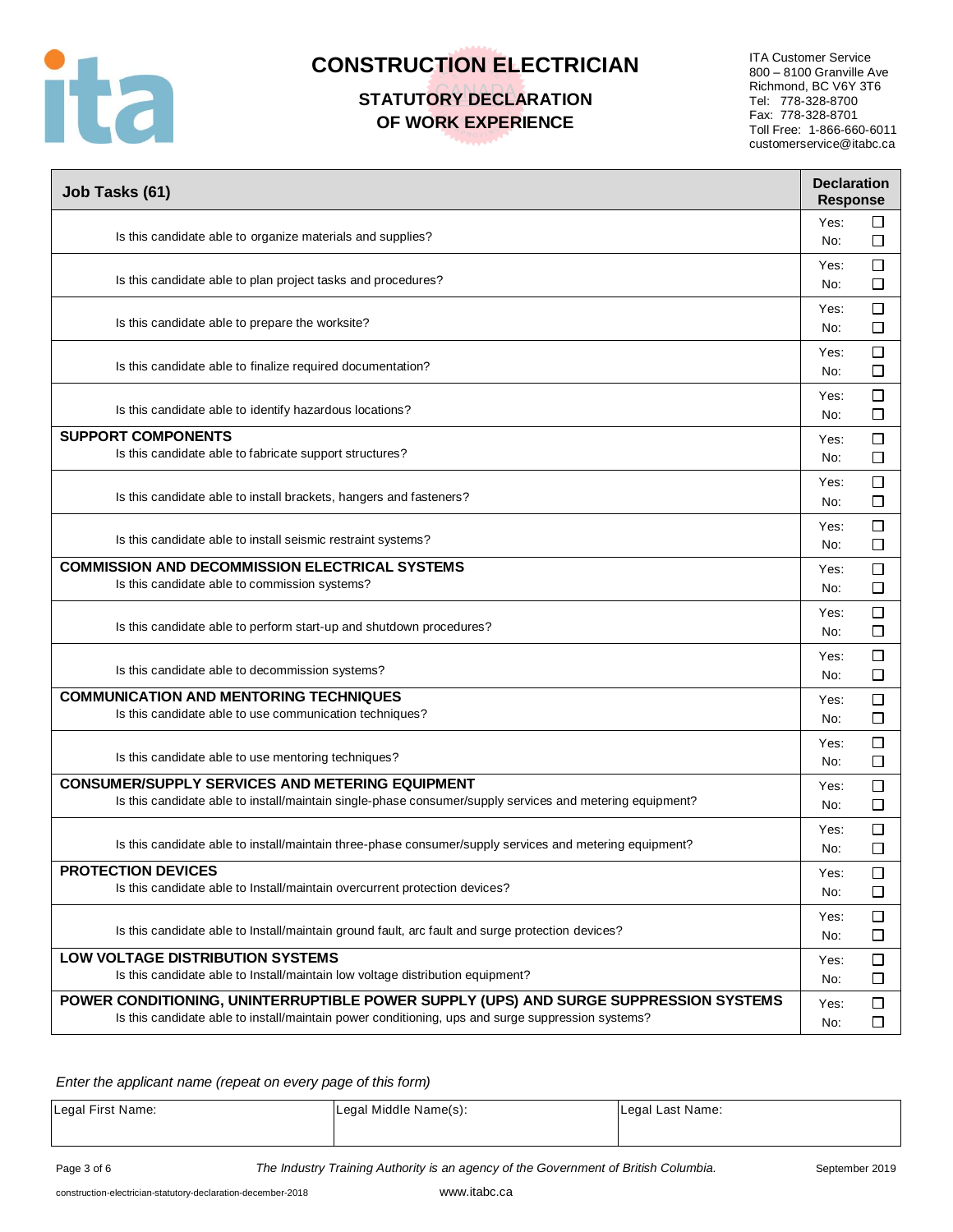

# **STATUTORY DECLARATION OF WORK EXPERIENCE**

ITA Customer Service 800 – 8100 Granville Ave Richmond, BC V6Y 3T6 Tel: 778-328-8700 Fax: 778-328-8701 Toll Free: 1-866-660-6011 customerservice@itabc.ca

| Job Tasks (61)                                                                                                                                        | <b>Declaration</b><br><b>Response</b> |
|-------------------------------------------------------------------------------------------------------------------------------------------------------|---------------------------------------|
| BONDING, GROUNDING, AND GROUND FAULT DETECTION SYSTEMS<br>Is this candidate able to install/maintain grounding and bonding systems?                   | Yes:<br>□<br>$\Box$<br>No:            |
| Is this candidate able to install/maintain ground fault detection systems?                                                                            | □<br>Yes:<br>□<br>No:                 |
| <b>POWER GENERATION SYSTEMS</b><br>Is this candidate able to install/maintain AC (alternating current) generating systems?                            | □<br>Yes:<br>□<br>No:                 |
| Is this candidate able to install/maintain DC (direct current) generating systems?                                                                    | $\Box$<br>Yes:<br>□<br>No:            |
| <b>RENEWABLE ENERGY GENERATING AND STORAGE SYSTEMS</b><br>Is this candidate able to install/maintain renewable energy generating and storage systems? | □<br>Yes:<br>□<br>No:                 |
| <b>HIGH VOLTAGE SYSTEMS</b><br>Is this candidate able to install/maintain high voltage systems?                                                       | $\Box$<br>Yes:<br>□<br>No:            |
| <b>TRANSFORMERS</b><br>Is this candidate able to install/maintain extra-low and low-voltage single-phase transformers?                                | □<br>Yes:<br>□<br>No:                 |
| Is this candidate able to install/maintain low-voltage three-phase transformers?                                                                      | □<br>Yes:<br>□<br>No:                 |
| Is this candidate able to install/maintain high-voltage transformers?                                                                                 | $\Box$<br>Yes:<br>□<br>No:            |
| RACEWAYS, CABLES, AND ENCLOSURES<br>Is this candidate able to install/maintain conductors and cables?                                                 | $\Box$<br>Yes:<br>□<br>No:            |
| Is this candidate able to install/maintain raceways, boxes and fittings?                                                                              | □<br>Yes:<br>□<br>No:                 |
| <b>BRANCH CIRCUITRY</b><br>Is this candidate able to install/maintain luminaires?                                                                     | $\Box$<br>Yes:<br>□<br>No:            |
| Is this candidate able to install/maintain wiring devices?                                                                                            | $\Box$<br>Yes:<br>□<br>No:            |
| Is this candidate able to install/maintain lighting controls?                                                                                         | $\Box$<br>Yes:<br>□<br>No:            |
| Is this candidate able to install/maintain lighting standards?                                                                                        | $\Box$<br>Yes:<br>□<br>No:            |
| Is this candidate able to install/maintain airport runway lighting systems?                                                                           | $\Box$<br>Yes:<br>$\Box$<br>No:       |
| Is this candidate able to install/maintain traffic signal lights and controls?                                                                        | $\Box$<br>Yes:<br>□<br>No:            |
| HEATING, VENTILATING, AND AIR-CONDITIONING (HVAC) SYSTEMS<br>Is this candidate able to install/maintain HVAC systems and controls?                    | $\Box$<br>Yes:<br>□<br>No:            |
| <b>EXIT AND EMERGENCY LIGHTING SYSTEMS</b><br>Is this candidate able to install/maintain exit and emergency lighting systems?                         | $\Box$<br>Yes:<br>$\Box$<br>No:       |

*Enter the applicant name (repeat on every page of this form)*

| Legal First Name: | Legal Middle Name(s): | Legal Last Name: |
|-------------------|-----------------------|------------------|
|                   |                       |                  |

Page 4 of 6 **The Industry Training Authority is an agency of the Government of British Columbia.** September 2019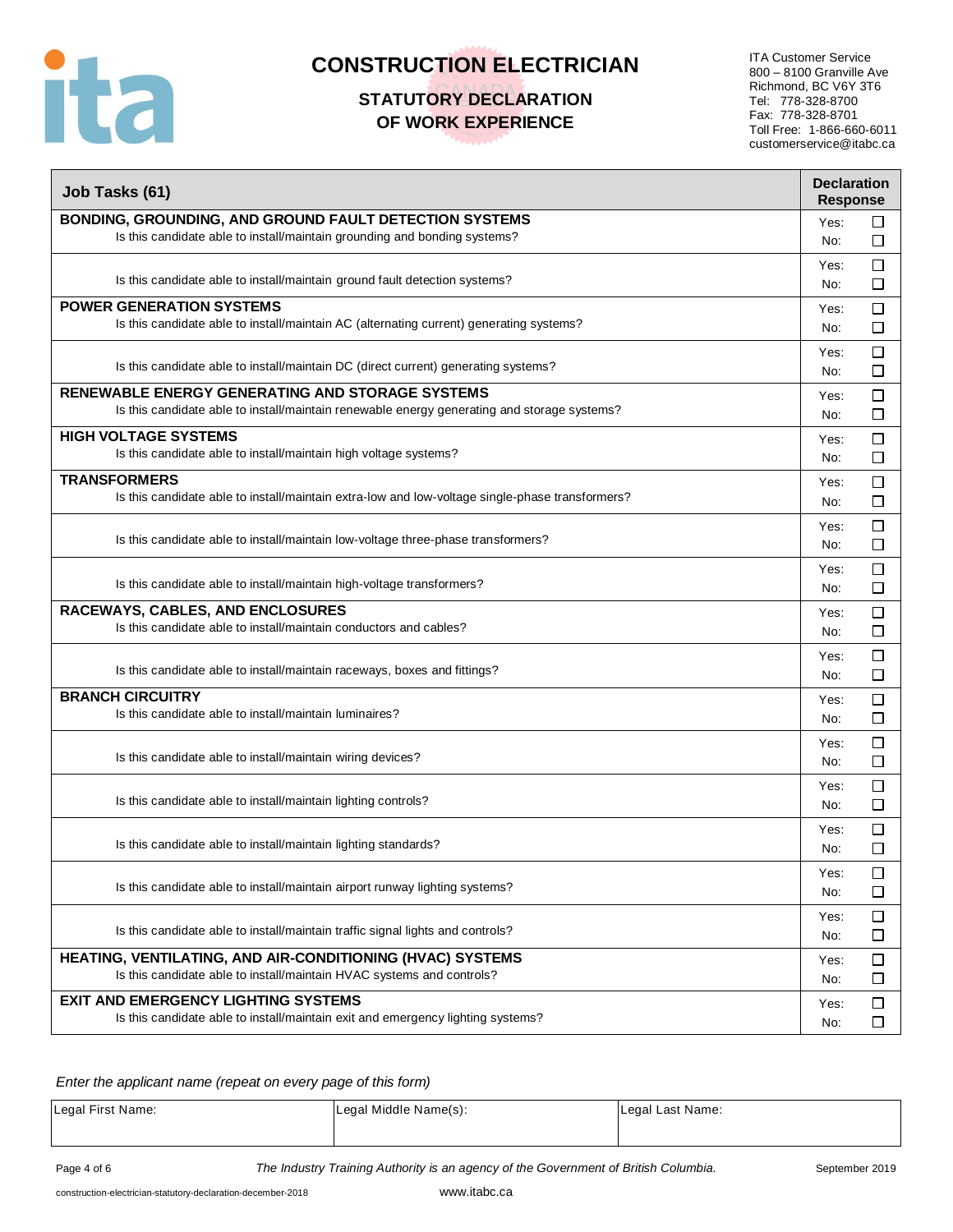

# **STATUTORY DECLARATION OF WORK EXPERIENCE**

ITA Customer Service 800 – 8100 Granville Ave Richmond, BC V6Y 3T6 Tel: 778-328-8700 Fax: 778-328-8701 Toll Free: 1-866-660-6011 customerservice@itabc.ca

| Job Tasks (61)                                                                             | <b>Declaration</b><br><b>Response</b> |        |
|--------------------------------------------------------------------------------------------|---------------------------------------|--------|
| <b>CATHODIC PROTECTION SYSTEMS</b>                                                         | Yes:                                  | $\Box$ |
| Is this candidate able to install/maintain cathodic protection systems?                    | No:                                   | □      |
| <b>MOTOR STARTERS AND CONTROLS</b>                                                         | Yes:                                  | $\Box$ |
| Is this candidate able to install/maintain motor starters and controls?                    | No:                                   | П      |
| <b>DRIVES</b>                                                                              | Yes:                                  | $\Box$ |
| Is this candidate able to install/maintain drives?                                         | No:                                   | □      |
| <b>NON-ROTATING EQUIPMENT AND ASSOCIATED CONTROLS</b>                                      | Yes:                                  | $\Box$ |
| Is this candidate able to install/maintain non-rotating equipment and associated controls? | No:                                   | □      |
| <b>MOTORS</b>                                                                              | Yes:                                  | П      |
| Is this candidate able to install/maintain AC motors?                                      | No:                                   | $\Box$ |
|                                                                                            | Yes:                                  | □      |
| Is this candidate able to install/maintain DC motors?                                      | No:                                   | П      |
| <b>SIGNALING SYSTEMS</b>                                                                   | Yes:                                  | $\Box$ |
| Is this candidate able to install/maintain fire alarm systems?                             | No:                                   | $\Box$ |
|                                                                                            | Yes:                                  | $\Box$ |
| Is this candidate able to install/maintain security and surveillance systems?              | No:                                   | □      |
| <b>COMMUNICATION SYSTEMS</b>                                                               | Yes:                                  | □      |
| Is this candidate able to install/maintain Voice/Data/Video (VDV) systems?                 | No:                                   | □      |
|                                                                                            | Yes:                                  | П      |
| Is this candidate able to install/maintain public address (PA) and intercom systems?       | No:                                   | П      |
|                                                                                            | Yes:                                  | □      |
| Is this candidate able to install/maintain nurse call systems?                             | No:                                   | $\Box$ |
| <b>BUILDING AUTOMATION SYSTEMS</b>                                                         | Yes:                                  | П      |
| Is this candidate able to install/maintain building automation systems?                    | No:                                   | □      |
| <b>AUTOMATED CONTROL SYSTEMS</b>                                                           | Yes:                                  | $\Box$ |
| Is this candidate able to install/maintain automated control systems?                      | No:                                   | □      |
|                                                                                            | Yes:                                  | □      |
| Is this candidate able to program automated control systems?                               | No:                                   | П      |

### **E. Applicant Signature**

I certify that the information I have provided is accurate. (Note: Collection and protection of personal information on this form is in accordance with the provisions of the Freedom of Information and Protection of Privacy Act.)

| Applicant Name (please print): | Applicant Signature: | Date: (MM/DD/YYYY) |
|--------------------------------|----------------------|--------------------|
|                                |                      |                    |

*Enter the applicant name (repeat on every page of this form)*

| Legal First Name: | Legal Middle Name(s): | Legal Last Name: |
|-------------------|-----------------------|------------------|
|                   |                       |                  |

Page 5 of 6 *The Industry Training Authority is an agency of the Government of British Columbia.* September 2019